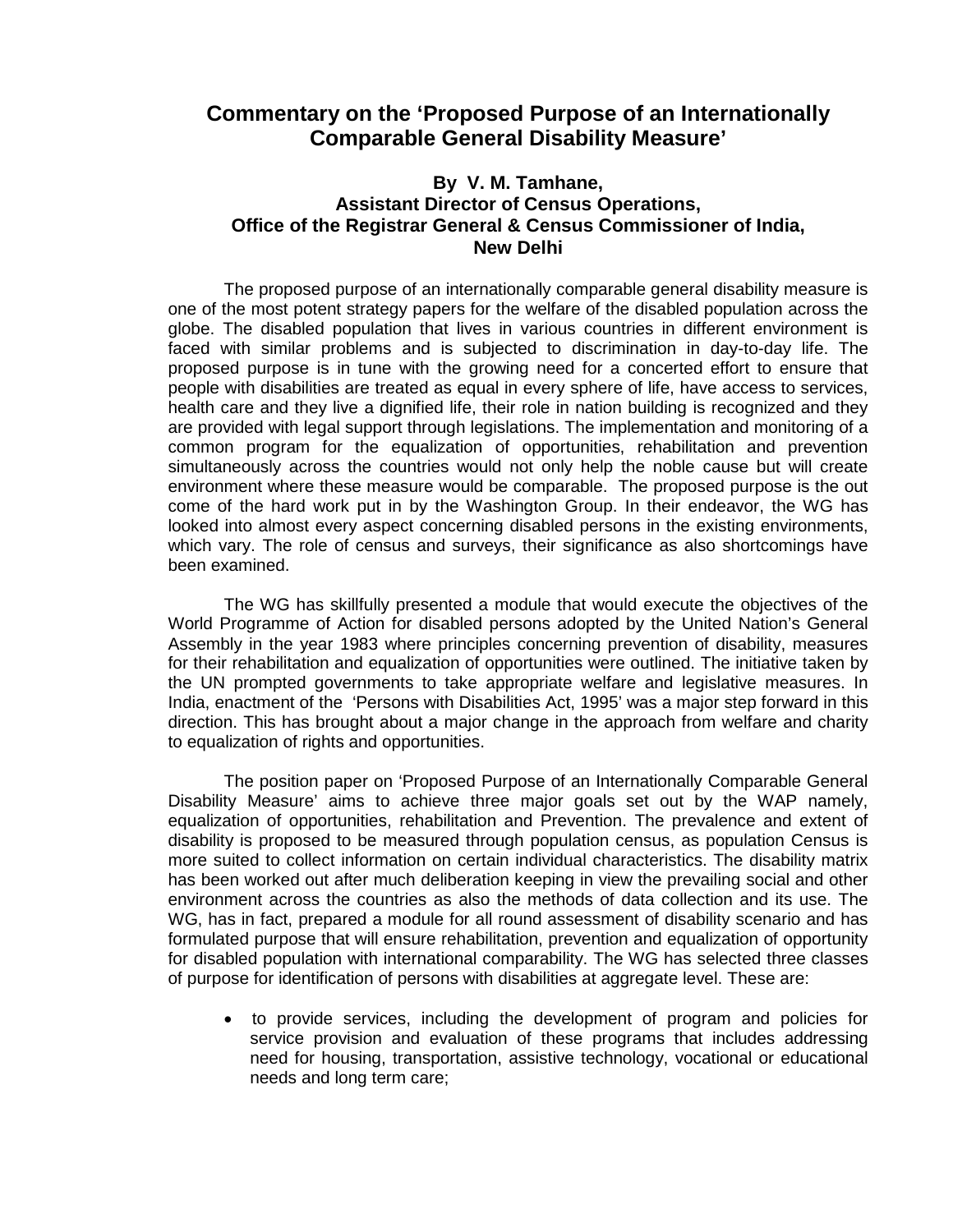- to monitor the level of functioning in the population meaning estimation of rates and analysis of trends; and
- to assess equalization of opportunities, these classes of purpose are most relevant and feasible for implementation. These will go a long way in achieving the most important objective, that is, overall welfare of the disabled population across the globe.

Although practical measures have been suggested for the scheme, it remains to be seen as to how these are executed under different environments. Monitoring would be the key factor for the long-term success / assessment of this well developed strategy and international comparability**.** It also remains to be seen that even after identification how the disability would be measured to further identify true disabled who need immediate attention.

*Difficulties in census:* An important aspect of Identification and measurement of disabled population is the definition of disability that is used. There are different definitions of disability in use internationally. The particular definition chosen has implications for the numbers of people with disabilities and the prevalence of disability in the country. The definition of disabilities requires measurement of disability which census enumerators find difficult to handle. Similarly, imparting special training to a huge contingent of Census Enumerators for collection of information on such a sensitive topic is not easy. They are usually not trained to go into the technical aspects. Despite the fact that the Population Census has the advantage of providing complete coverage of the population, it is difficult to collect accurate information on disability in the census. Because disability is a sensitive topic and the respondents are reluctant to divulge information on this aspect. Some of the disabilities are considered stigma and these are not reported honestly by all. The stigma does not always affect the disabled person alone but the entire family is subjected to social disability. It is probably for this reason that historically the information collected in Indian Census on disability has never been satisfactory. Lack of awareness on the part of respondent's results in low reporting of disabled population.

*Census of India 2001:* At the Census of India 2001, information on five types of disabilities has been collected. These are:

- 
- 1. Disability in Seeing 2. Disability in Hearing
- 
- 5. Mental Disability.
- 3. Disability in Speech 4. Disability in Movement, and

The question on disability was canvassed with simple definitions without having to measure the extent of disability. To overcome the problems faced in earlier censuses, awareness – cum- publicity campaign and extensive training for the Census Enumerators was organized. The NGOs and other Government agencies also joined hands in this endeavor. It is believed that this strategy has worked to a large extent and the combined efforts have resulted in better enumeration of disabled population under various categories.

*Utility of Census Data:* The census data would provide basis for the three selected purposes identified by the WG. This helps in preparation of sound frame for formulating programs and policies and to provide essential services to the disabled. It is also easier to assess the need of housing, transportation, education, employment, etc. for this section of the society. The data also provide details of age-groups, sex, size of household, economic pursuits, education, marital status, religion, migration, type of households, etc. in the rural and urban settings by type of disability at the lowest administrative level. These data could